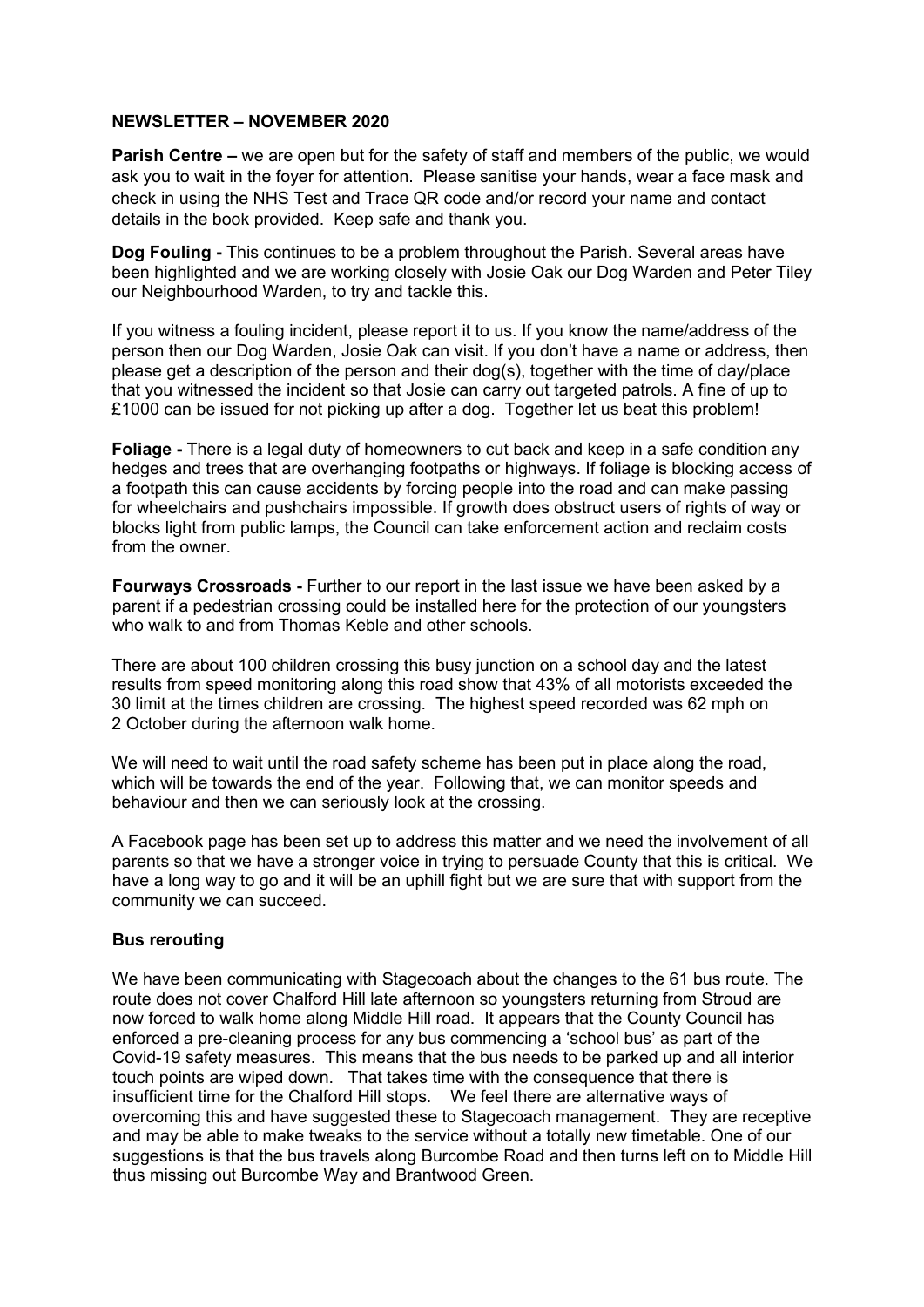You have probably noticed that Stagecoach are now running double deckers in the parish. About a third of all services are now double decker busses due to Thomas Keble student numbers exceeding the number of seats available in a single decker.

**Road Safety Group -** We are planning to relaunch this initiative and if any Parishioner would like to join us they would be very welcome.

We want to look at all aspects of road safety including speeding and work closely with our PCSO and PC. Ideas are always welcome and indeed it was a Parishioner who first muted the idea of a pedestrian crossing.

**Freezer of love -** Funding from the Governments Coronavirus community Support Fund has given money to enable 6,500 meals to go into Community 'Freezers of Love' based throughout Stroud District. Distributed by the National Lottery and organised by the Long Table, Chalford Parish Council will be hosting one such freezer in their Office.

The frozen ready meals are there for everyone, not just those who are short of money but those who are short of time, need support getting food during the current restrictions, are ill or just need a delicious meal. Cooked by local people with love the meals are there for free, however should you like to make a donation you can make a contribution by going to the Long Table web site at www.thelongtableonline.com/donations

You can come into the Parish Office and collect a meal for yourself or a neighbour or friend in need during the Office opening hours Monday-Thursday 10.00-15.00.

## **Footpaths – Yes we did!**

Last month's article described (among other things) making a gate on the path from Coppice Hill into the top of Dimmel's Dale and France Lynch usable again. This month, we've got a picture of the gate lost in brambles, and a picture of the same gate, now easy to use, to prove we did it!